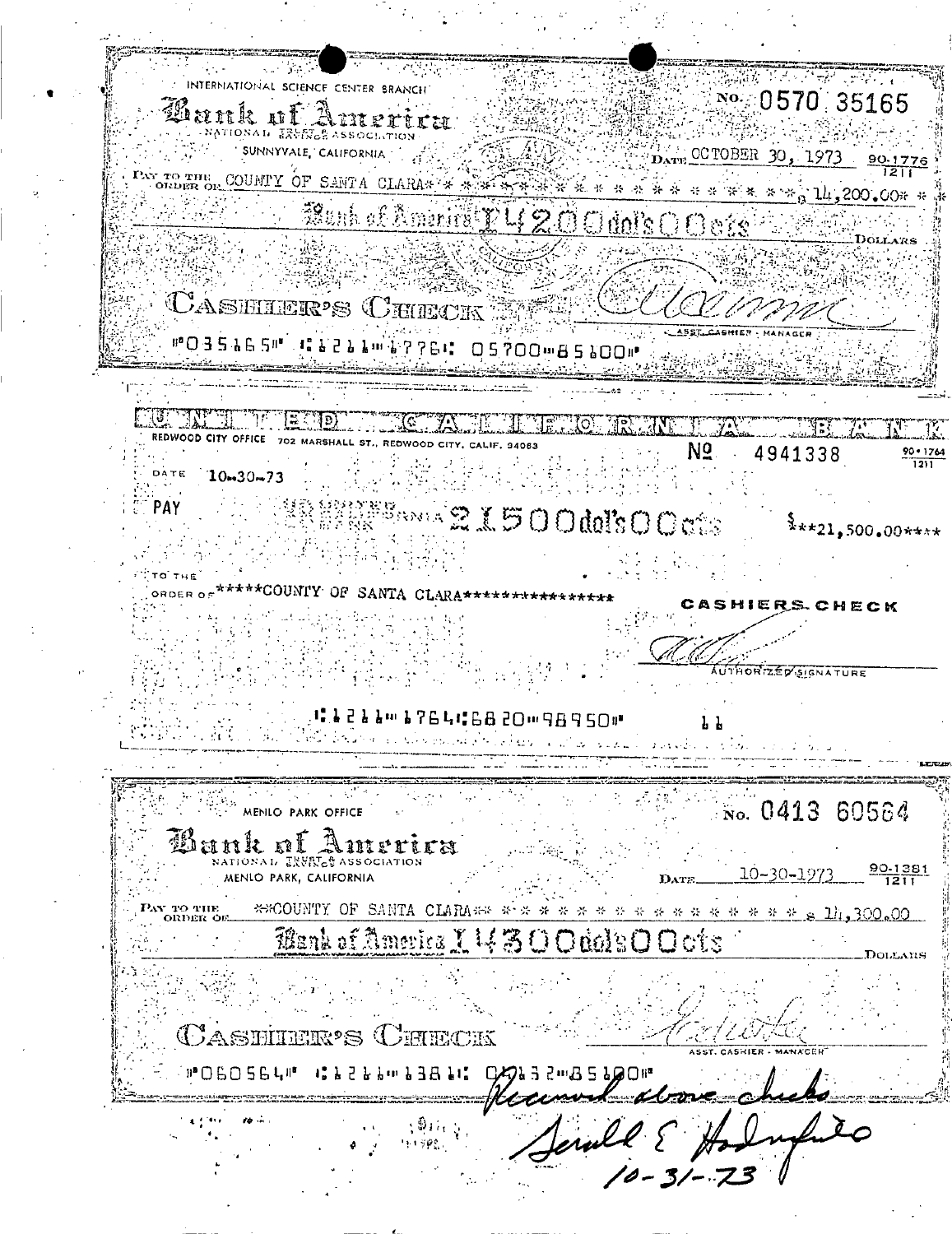S. D. 3



County of Santa Clara Clerk of the Board of Supervisors County Administration Building<br>Room 524, 70 West Hedding Street<br>San Jose, California 95110

## BID PROPOSAL

BID TO BE OPENED 10:30 a.m. Wednesday, September 26, 1973 for the purchase of the real property described in Exhibit "A", attached to the Resolution of Intention to Sell Real Property, dated July 3, 1973 **BCD** as Parcel B  $(circle(one))$ 

The undersigned bidder hereby agrees to the conditions of the sale of Resolution of Intention to Sell above property, dated July 3, 1973 ., and to pay to the County of Santa Clara, The Hundred Eighty Four Thousand/ (\$584,171.00 as full payment for the purchase of said property: Fifty Thousand ----------------------- (\$ 50,000.00  $),$  paid herewith, and the balance in the sum of Five Hundred Thirty Four Hundred Seventy One  $($ \$ $53\frac{1}{171}$ ,00  $)$  to be paid as follows: Thousand One/

Within sixty (60) days after the date of acceptance of bid by the Board of Supervisors, the successful bidder shall:

 $(a)$ Pay the balance in full, or

V al johop lasse

Increase his deposit to not less than twenty per cent  $(b)$ (20%) of the amount of the bid by deposit with the title company referred to in paragraph 2 of the Resolution of Intention of the Board of Supervisors of the County of Santa Clara to Sell Real Property No Longer Needed for Highway Purposes.

The balance of the purchase price (in a maximum sum of Eighty per cent of the amount of the bid) shall be evidenced by a promissory note by the successful bidder naming the County of Santa Clara as payee, such evidence of indebtedness to be secured by a first deed of trust covering the entire parcel being sold. Such note shall be payable on or before thirty-six (36) months after date of recordation of deed. The deed of trust shall contain a clause providing for acceleration upon the alienation of title.

3 checks 4941338  $657035/65$  $041360564$ 

 $21500$  $4,20\nu$  $300$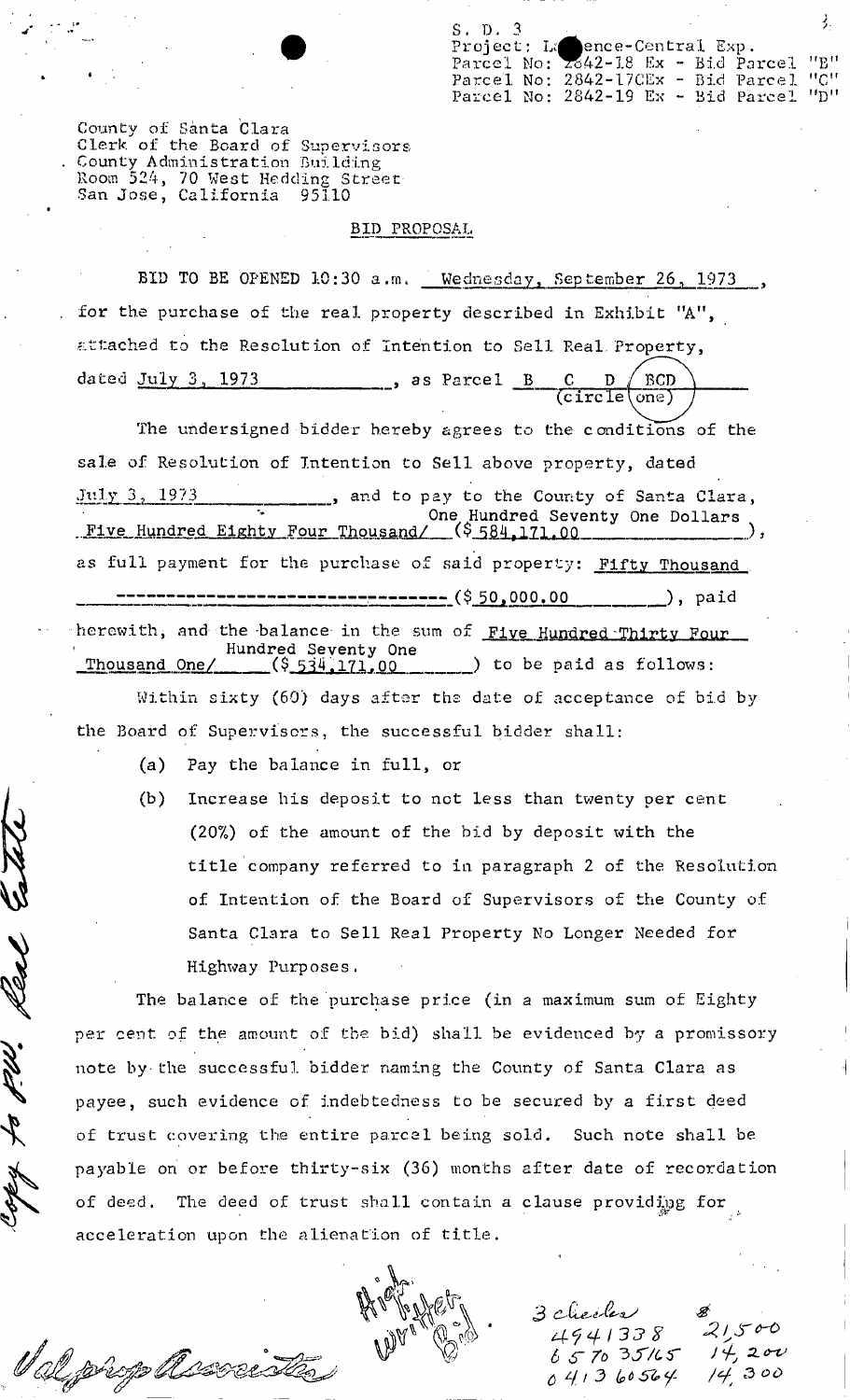nty of Santa Clara d Proposal - Sheet 2 Project- Lawrence -Central Exp.

> Upon delivery into escrow by bidder of all documents and money provided for in (a) or (b) above, County shall deliver into escrow a deed in favor of the successful bidder.

 $2$ .

The promissory note shall bear interest at the rate of seven per cent per annum.

Said interest shall be paid to County quarterly on the first day of January, April, July and October, commencing with whichever of the last-mentioned months that follows the recordation date of the deed. Each quarterly interest payment shall be computed and prorated on the basis of the unpaid balance prevailing at the beginning of the quarterly period.

A late charge in the amount of 7% of the quarterly interest payment will be assessed if interest payment is not made within ten calendar days after due date.

The principal obligation under the Note and Deed of Trust may be prepaid in full or in part at any time without penalty. Partial payments shall be applied against the principal obligation.

This bid must be presented under sealed cover, plainly marked "Bid for County Land to be Opened at 10:30 a.m., September 26, 1973 It is being presented by Gerald E. Hodnefield ... a licensed real estate broker for the State of California. Any and all real estate commissions due as a result of this bid proposal, and in accordance with the attached "Resolution of Intention to Sell" are to be paid to said broker.

. This property shall be conveyed by Deed to:

Valprop Associates or nominees

(Show how title is to be vested)

It is also agreed that all notices and service pertaining to matters arising in connection with this transaction may be made upon bidder in person, or by registered mail addressed to bidder at:

Real Property Associates

990 East Arques Avenue, Sunnyvale, California, 94086 Dated: October 29, 1973 → Signed: era  $3 - 22 - 71$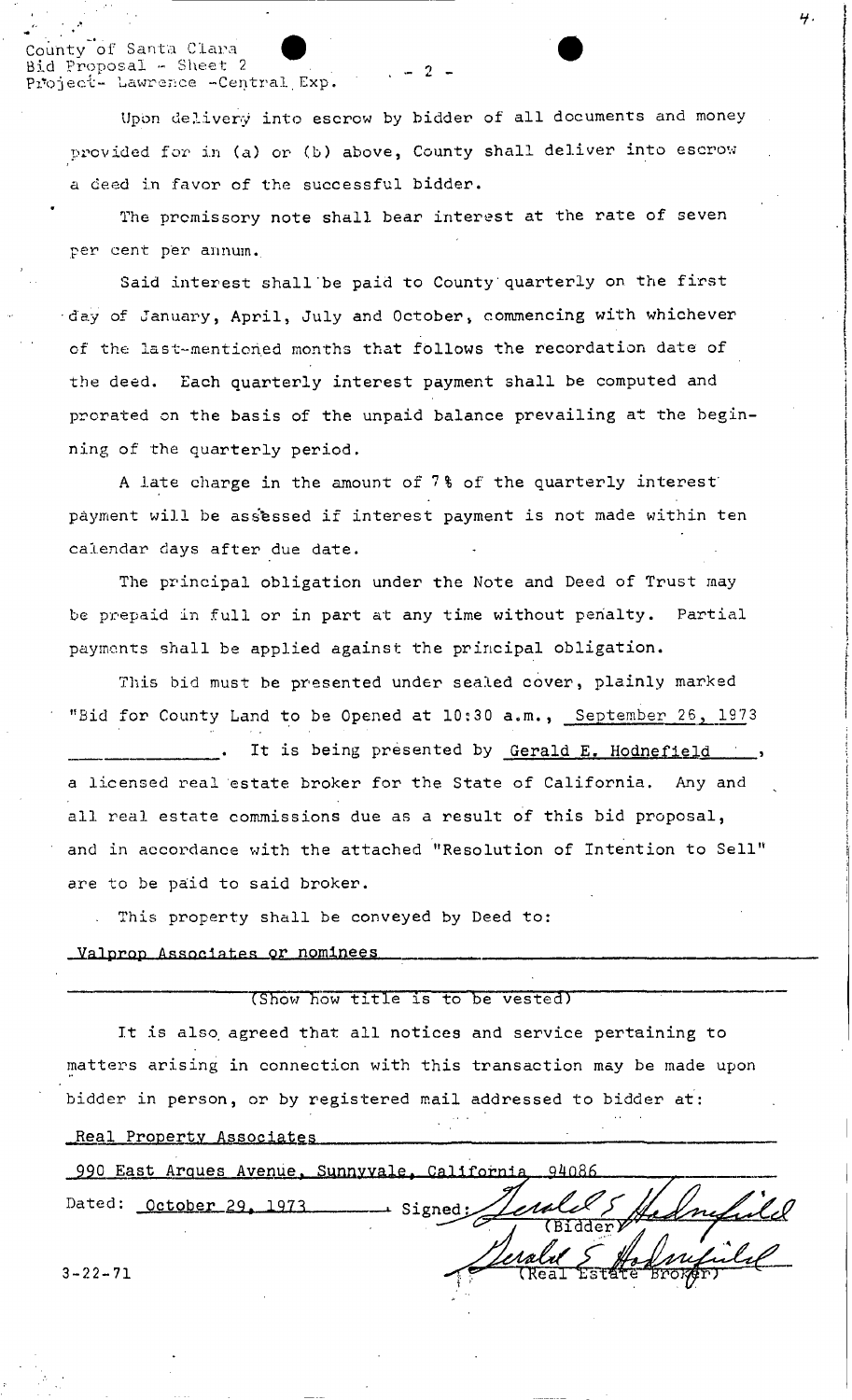S. D. 3 Lawrence-Central Expressway Parcel 2842-18 EX-Bid Parcel "B" 17C EX-Bid Parcel "C" 19 EX-Bid Parcel "D"

## Parcel "B"

All of Parcel "B" as shown on the map entitled, "Record of Survey, Central Expressway Unit 4", recorded February 2, 1965 in Book 190 of Maps, at page 34, and being a portion *of* Section 29, Township <sup>6</sup> South, Range 1 West, M.D.B. & M, containing 3.825 acres of land.

Excepting therefrom a strip of land in the Southeast corner of said Parcel "B" described as follows:

 $\bullet$   $\bullet$   $\bullet$   $\bullet$ 

Beginning at a point at the Easterly terminus of the South line of Parcel "B" at the most Ivesterly point of the curve in the Southeast corner of said parcel; thence from said point of beginning along the South line of said Parcel "B" North 89° 40' 48" West 34.67 feet; thence from a tangen<sup>.</sup> bearing South 89° 40' 48" East along a curve to the left with a radius of 85.00 feet through a central angle of 89° 28' 02" for an arc distance of 132.73 feet to a point on the East line of Parcel "B" hereinabove mentioned; thence South 0° 51'  $\mathfrak{z}$ 0" West along said East line 34.67 feet to the most Northerly point on the curve first mentioned; thence along said curve to<br>the right with a radius of 50.00 feet through a central angle of 89° 28' 02" to the point of beginning, containing approximately 0.023 acres of. land.

There shall be no abutters rights of access to the above described real property in and to the adjacent expressway over and across the following described courses and distances: .

.<br>Beginning at the Northerly terminus of the East line of Parcel "B" at the most Easterly point of the curve in the Northeast corner of said parcel;<br>thence from a tangent bearing North 0° 51' 10" East along the curve to the left with a radius of 40.00 feet and a central angle of 90° 24' 26" for an arc distance of 63.J.2 feet to a point in the North line of Parcel "B" thence along said North line North"S9° 33' 16" West 136.01 feet and South 86° 17' 32" West 120.00 feet to a point.<br>
•

t, I

I I I f! f

 $\parallel$ 

I

I  $:$ 

i I i ! I I

I

## Parcel "C"

All of Parcel "C" as shown on the map entitled, "Record of Survey, Central Expressway Unit 4," recorded February 2, 1966 in Book 190 of Maps, at page <sup>3</sup>ll, and being <sup>a</sup> portion of Section 29, Township <sup>6</sup> South, Range <sup>1</sup> West, M.D.B. & M., containing 2.512 acres of land.

There shall. be no ahutter's rights of access to the *above* described real property in and to the adjacent expressway over and across the followin described courses and distances:

Beginning at the Easterly terminus of the South line of Parcel "C" at: the most Westerly point of the curve in the Southeast corner of said parcel thence from a tangent bearing South 89° 33' 16" East along the curve to the left with a radius of 40.00 feet and a central angle of 93° 47' 01" for an arc distance of 65.47 feet to a point in the East line of Parcel "C"; thence along said East line North 3° 20' 17" West 120.00 feet to a point.

## Parcel "0"

All of Parcel "D" as shown on the map entitled, "Record of Survey Central Expressway Unit 4", recorded February 2, 1965 in Book 190 of Maps, at page 34 and being a portion of Section 29, Township 6 South, Range 1 West, M. D. B.  $\&$  M., containing 2.563 acres of land.